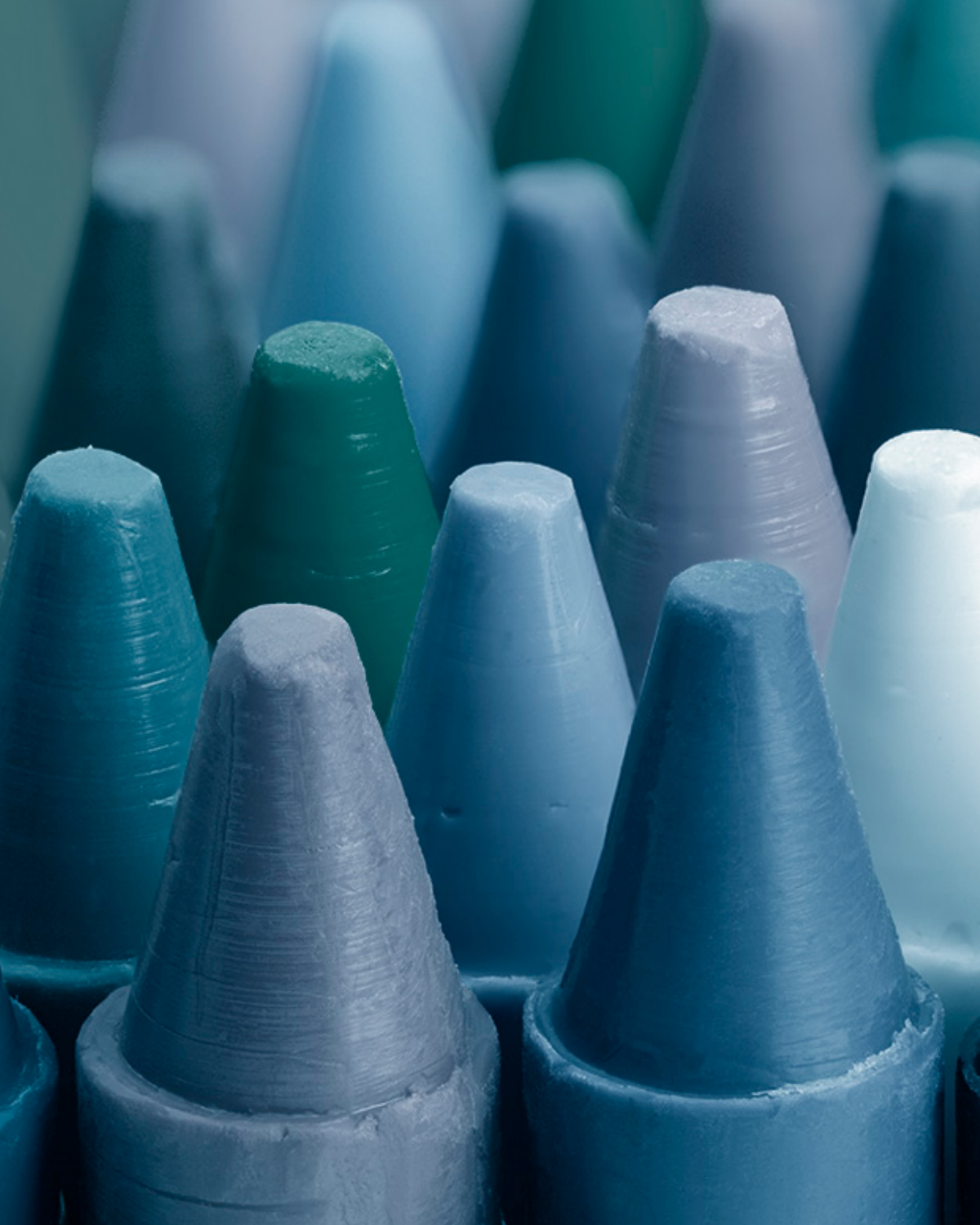

# **Early Childhood**

By Katie Hamm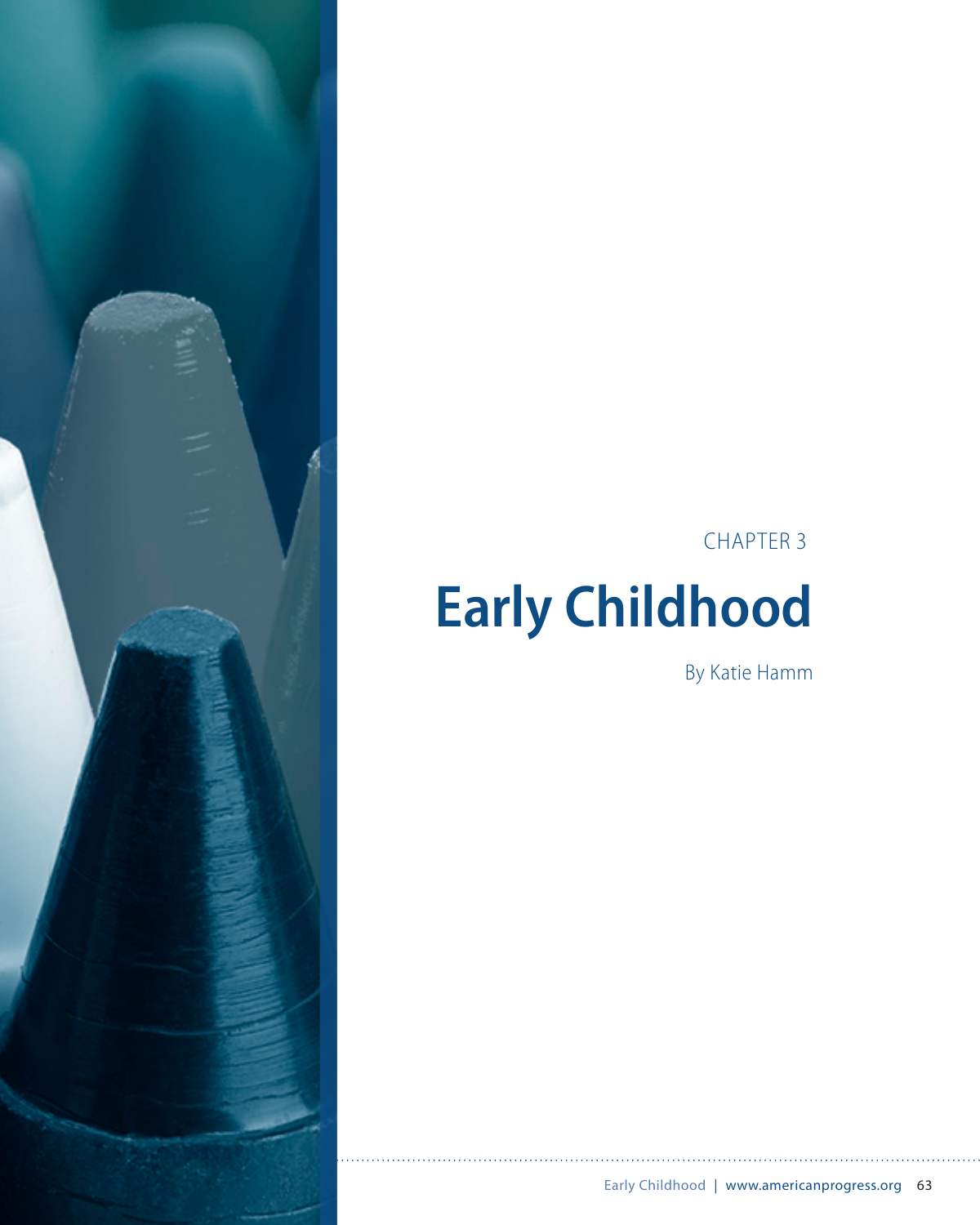# Early Childhood

Working parents increasingly rely on child care to make ends meet. Most families no longer include a full-time, stay-at-home caregiver, and 65 percent of children younger than the age of six live in households in which all parents work.<sup>1</sup> In 40 percent of American households, mothers are the sole or primary breadwinners, and another 25 percent of mothers are co-breadwinners.<sup>2</sup> The vast majority of parents, whether dual earners or single working parents, need child care so that they can work. Access to quality child care has become critical to achieving middleclass economic security.

Yet child care costs are crushing household budgets. Child care costs have grown nearly 40 percent over the past 30 years, while low-wage and middle-class workers' wages and salaries have stagnated.<sup>3</sup> In fact, child care has become one of the biggest expenses in a family's budget: The cost of enrolling two children in a child care center now amounts to one-third of the median household income.<sup>4</sup> The average cost of child care does, however, range considerably by state. For an infant, center care averages \$4,800 annually in Mississippi and \$17,000 annually in Massachusetts.<sup>5</sup> For a 4-year-old, the average ranges from \$4,000 annually in Mississippi to \$12,800 annually in Massachusetts. In every state, however, the cost of two children in a child care center exceeds the median rent.6 In 28 states and the District of Columbia, the annual cost of child care for an infant exceeds the average in-state college tuition at a public university.<sup>7</sup>

The high cost of child care is a barrier to security for middle-class families, as well as those trying to climb the economic ladder. While center-based child care is out of reach for many families, costs for all types of settings constitute a sizable portion of income. Families paying for care allocate about 9 percent of their income to child care expenses.<sup>8</sup> Middle- and low-income families, however, spend a larger proportion of their income than families with higher incomes.<sup>9</sup> Low-income families—those households earning \$24,000 to \$49,000 annually for a family of four—spend about 20 percent of their income on child care, while families with an income below the poverty level spend 36 percent.<sup>10</sup>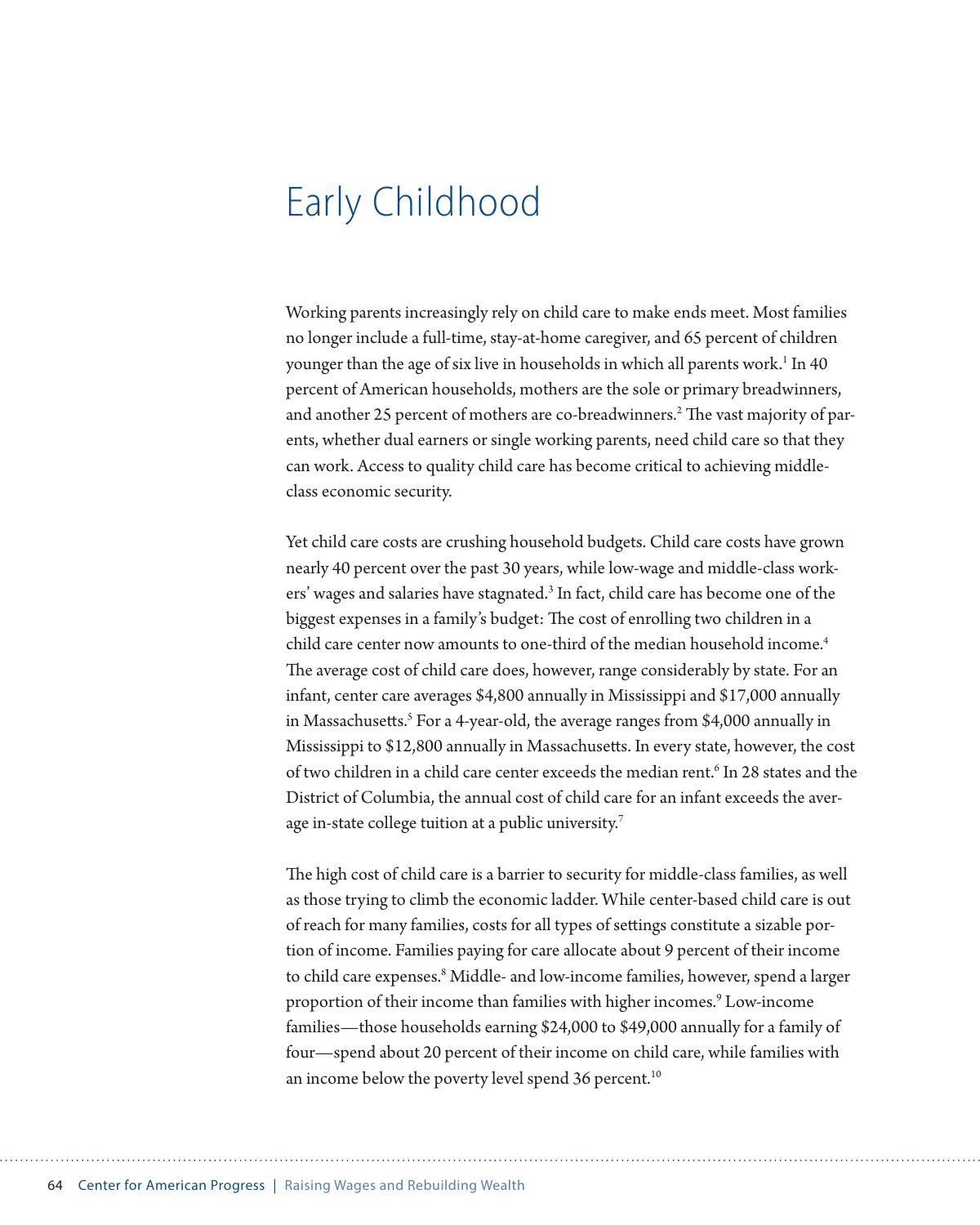Due to these high costs, parents are left to choose from one of several undesirable paths: leaving the workforce, spending much of their paycheck on child care, or finding low-cost care that may be of poor quality. When parents exit the workforce or are forced to spend a sizable chunk of their paycheck on child care, they have fewer resources to spend on housing, food, health care, and other basic necessities. The nation's policies have failed to keep pace with this economic reality.

Parents who leave the workforce face steep costs as well. The Center for American Progress recently released a child care calculator, which demonstrates that when parents exit the workforce, they lose not only their annual wages but income stemming from their longer-term wage growth and retirement assets as well.<sup>11</sup> Parents that do not have the income to pay annual child care costs in their child's first few years stand to lose hundreds of thousands of dollars over the course of their careers.<sup>12</sup>

Because quality child care is more expensive to provide, children may end up in unsafe, low-quality child care programs that do not support healthy development.13 Low-quality child care can negatively affect development and exacerbate developmental gaps that appear early in life.<sup>14</sup> In fact, researchers see the first signs of developmental differences between low-income children and their higher income peers by 9 months of age—an early indicator of the achievement gap.<sup>15</sup>

While parents and policymakers alike often think of child care and preschool as separate programs, they look very similar from a child's perspective. Children need a safe place to learn and grow while their parents work and while they prepare for kindergarten, regardless of the terminology used to distinguish between programs. Public investments in both stages can help to ensure that children have access to quality programs while their parents work.

Limited access to quality child care not only costs parents and children but also hampers the U.S. economy as a whole. According to a recent poll from *The Washington Post*, 69 percent of working mothers and 45 percent of working fathers have passed up a job opportunity because they needed to care for their children. The same poll found that 62 percent of working mothers and 36 percent of working fathers switched to a less demanding job or stopped working altogether.<sup>16</sup> If the United States implemented policies to address paid leave and child care, the U.S. Department of Labor estimates that approximately 5 million more women would enter the workplace and that U.S. gross domestic product would increase \$500 billion.<sup>17</sup>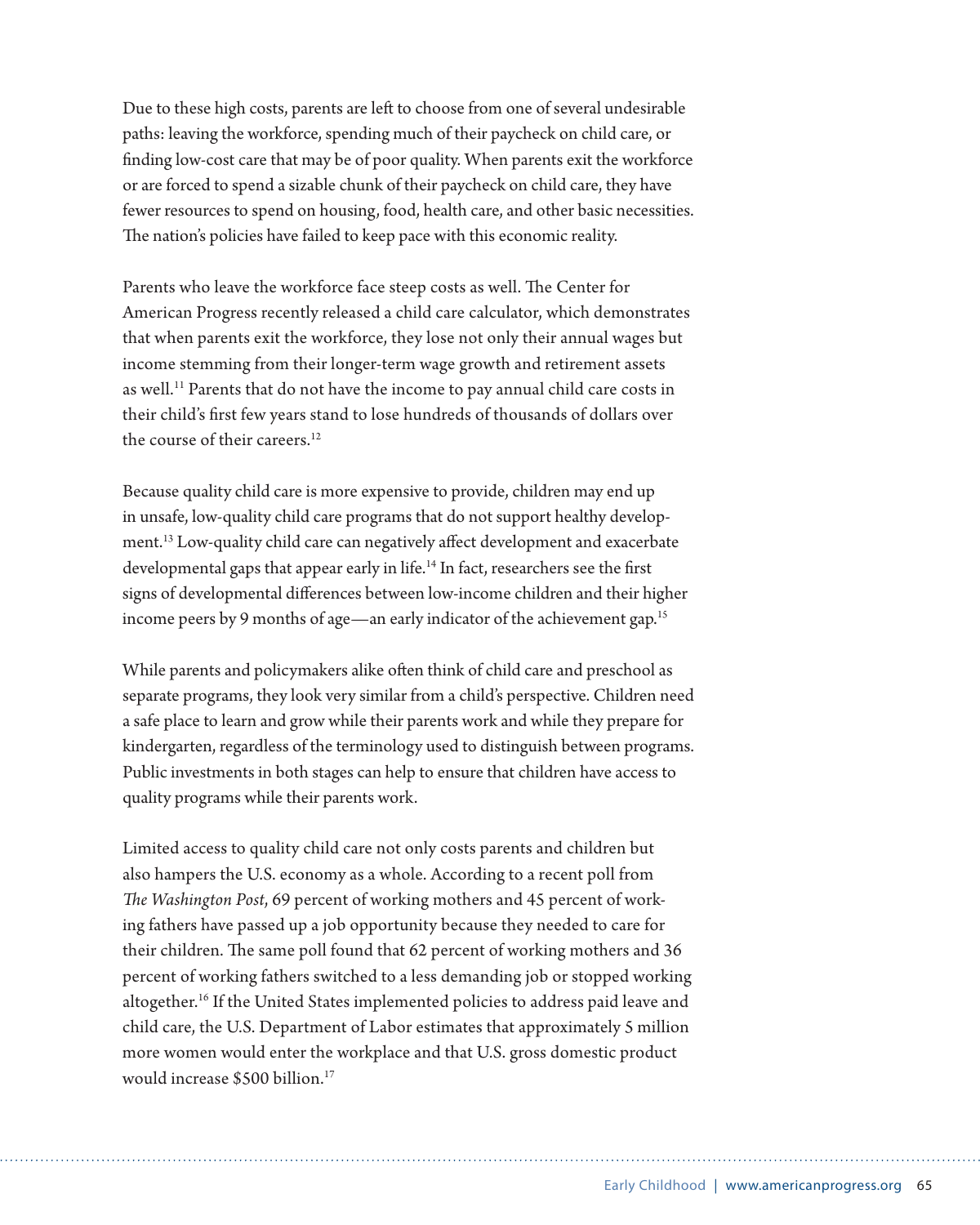### The status quo fails working families

Existing programs designed to help middle-class families, and those trying to reach the middle class, fall short when it comes to expanding access to high-quality care. Parents often have few good options. The federal government currently subsidizes child care through the Child Care and Development Block Grant, or CCDBG, and the Child and Dependent Care Tax Credit, or CDCTC. The CCDBG provides states with funding to subsidize costs for low-income families, primarily through vouchers. The CDCTC provides families with a tax credit to defray child care costs but largely helps higher-income families.<sup>18</sup>

The CCDBG provides \$5.3 billion in annual state block grants to subsidize the cost of care, and states must use their own funds to partially match this contribution.19 Most states provide vouchers that low-income parents can use for the child care provider of their choosing, but the distribution of child care subsidies can differ by states and even by community. While the program is helpful for the families it does reach, it is severely underfunded. The CCDBG is designed to help low-income families work their way into the middle class, but it falls short of this goal. The program reaches only 1 in 6 eligible children, and the average subsidy for center-based child care covers less than half of the average cost.<sup>20</sup>

The CDCTC is designed to alleviate the cost of child care by providing a tax credit of up to \$1,050 annually for one child and \$2,100 annually for two children.21 Similar to the child care subsidy, however, the tax credit reaches far too few families and provides insufficient assistance. It provides the largest benefits to families earning between \$100,000 and \$200,000 per year, benefitting mostly middle- and higher-income families. Lower-income families trying to reach the middle class often have little to no tax liability and largely do not benefit from the nonrefundable tax credit. Also, families must wait for the credit until the following year when they file their taxes, making it impossible for those who cannot afford to pay the up-front costs of child care to benefit from the tax credit.<sup>22</sup>

In 2015, President Barack Obama proposed tripling the CDCTC and expanding the CCDBG to reach all low-income children within the following ten years. $^{23}$ Sen. Bob Casey (D-PA) and Rep. Joe Crowley (D-NY) also introduced legislation in 2016 that would extend child care to all children in families earning below 200 percent of the federal poverty level, but this Congress has not moved further on the legislation.<sup>24</sup> In 2014, Congress reauthorized and updated the CCDBG to improve health and safety, extend eligibility, and improve consumer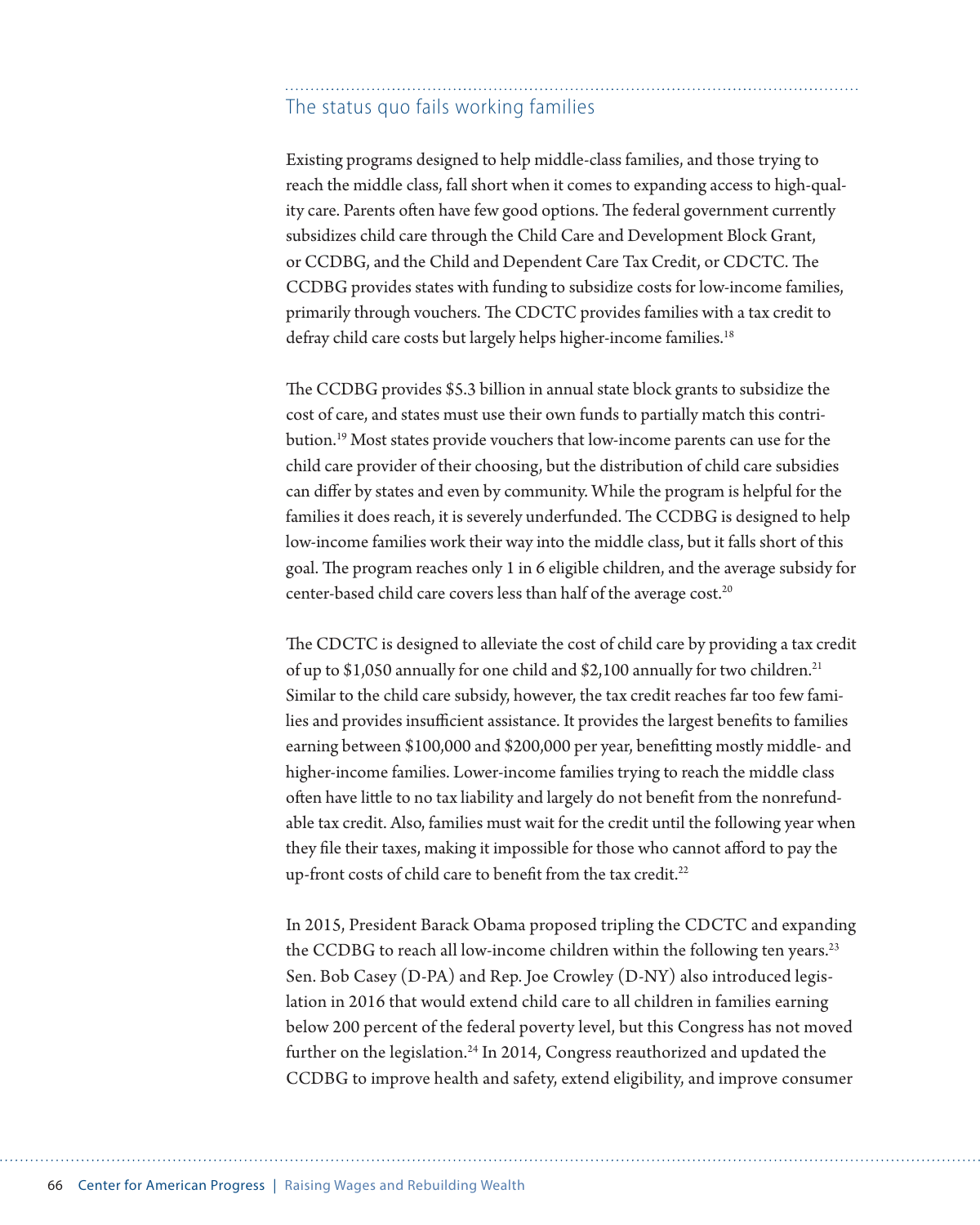information available to parents.<sup>25</sup> While this was an important and necessary step forward, the reauthorization did not include new funding beyond basic health and safety protections.<sup>26</sup> Without new resources directed to quality programs that exceed minimum standards, families will continue to experience high costs and low quality.

Federal resources to support preschool access are similarly limited. Nearly all states serve at least some children in public preschool, but nationally, just 29 percent of 4-year-olds and 5 percent of 3-year-olds receive services, due to funding limitations.27 Only a handful of states—including Georgia and Oklahoma—have prioritized enough funding for preschool to serve a majority of 4-year-olds.<sup>28</sup>

The quality of child care and preschool can vary across states as well. Florida, for instance, serves a larger portion of 4-year-olds than any other state but fails to meet widely recognized and research-based quality standards such as teacher training and education.29 Inconsistent quality across states and a lack of federal investment means that most families are left to find preschool on their own. The majority of programs are rated as mediocre, and children from higher-income families are more likely to attend high-quality preschools.<sup>30</sup>

### **FIGURE 3.1**

0%

Less than \$30,000

20%

40%

### **Child enrollment in preschool increases with family income, while the share enrolled in public preschool decreases**



\$40,000– \$49,999

\$50,000– \$74,999

3- and 4-year-olds enrolled in preschool in 2014, by family income

#### **Enrolled in any preschool program Share of enrolled children in any public preschool program**



\$30,000– \$39,999

Source: Bureau of the Census, "CPS October 2012 - Detailed Tables," available at www.census.gov/hhes/school/data/cps/2012/tables.html (last accessed May 2016).

\$75,000 and above

Note: Calculations exclude 3- and 4-year-olds enrolled in kindergarten.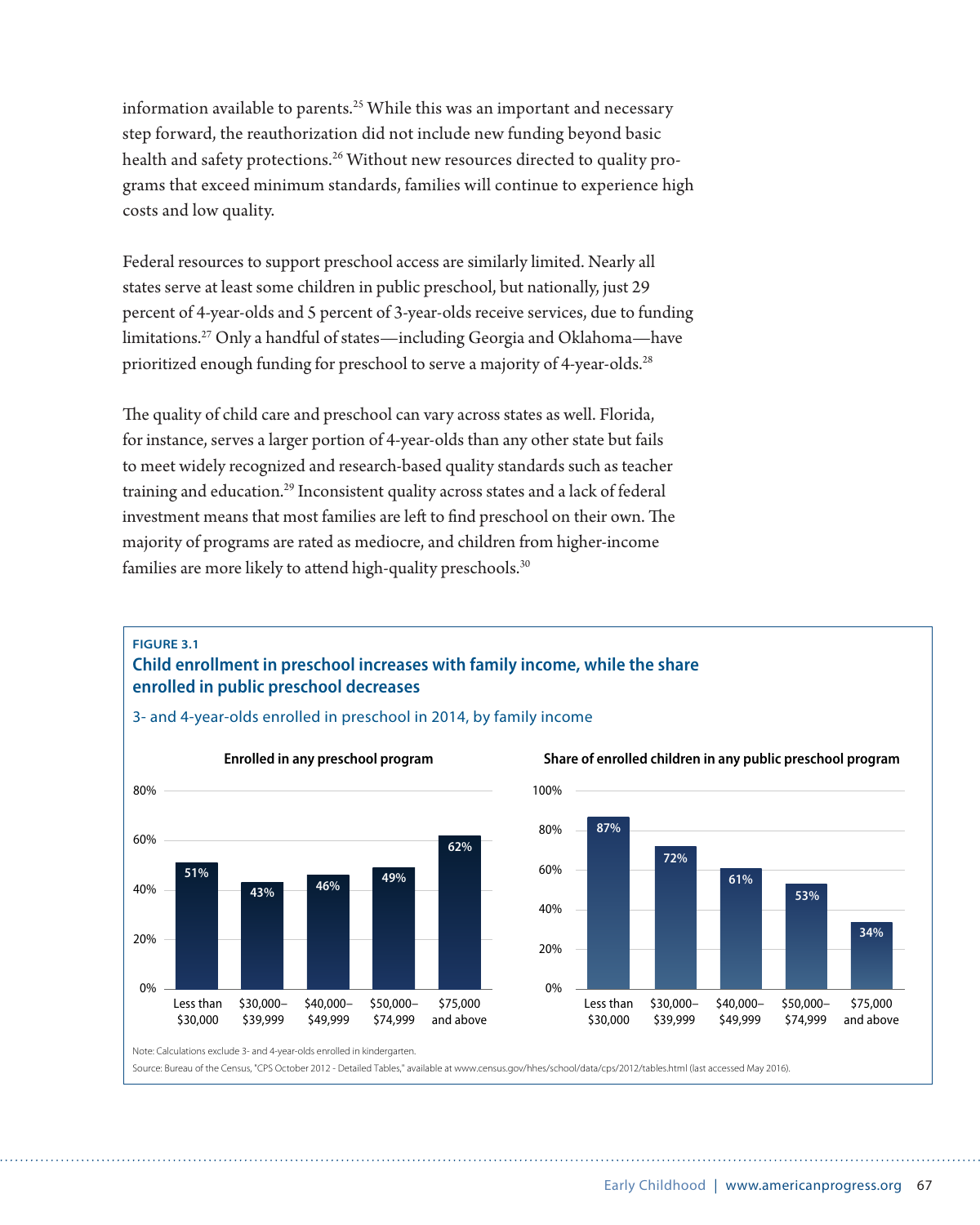Preschool attendance rates vary by income. Children from families earning more than \$75,000 per year have the highest preschool attendance rates, and only about half of children who attend preschool are in full-time programs, regardless of income level. The less families earn, the more likely their children are to attend a public preschool program.



In 2013, President Obama proposed an expansion of high-quality preschool to serve low- and middle-income 4-year-olds, defined as families earning up to 200 percent of the federal poverty level, or about \$49,000 annually for a family of four.31 Pending legislation would provide states with resources to scale up their preschool programs to reach all 4-year-olds, as well as provide early learning opportunities for younger children.32 However, Congress has yet to act.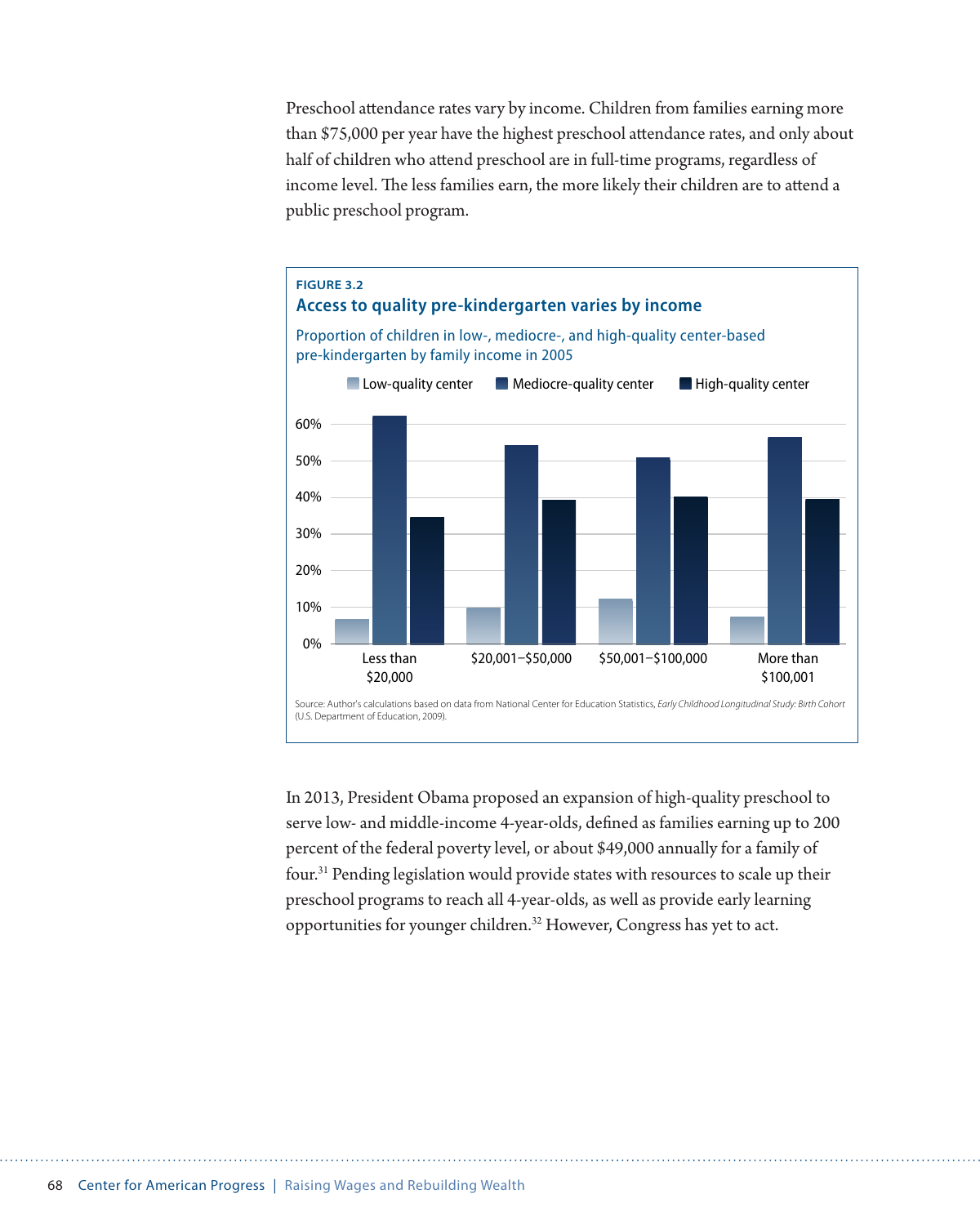# Policy recommendations

Two new policy initiatives could help families access quality child care and preschool programs: a generous tax credit that would allow families to purchase highly rated child care programs and a universal preschool program for children aged 3 and 4. Taken together, these programs would support healthy learning and development for children, facilitate workforce participation for parents, and help families reach and stay in the middle class.

## Enact the High-Quality Child Care Tax Credit

Congress should enact a High-Quality Child Care Tax Credit to put quality, affordable child care within reach for working families. This tax credit would provide low-income and middle-class families with up to \$14,000 per child per year, with eligibility limited to families earning up to four times the poverty level, or \$97,000 annually for a family of four. Depending on household income, parents would contribute between 2 percent and 12 percent of income toward tuition on a sliding scale. The credit would be paid directly to child care providers on a monthly basis, using the families' income during the previous year to determine eligibility. This approach would provide families with the resources to purchase child care up front rather than waiting for a tax return the following year.<sup>33</sup>

The tax credit would also provide parents with a range of high-quality options that meets their families' needs. This proposal builds on state quality rating systems, which rate programs based on progressively higher standards by focusing on the highest-rated providers over time. The amount of the credit—\$14,000 per year—is designed to help providers make quality improvements and meet higher standards.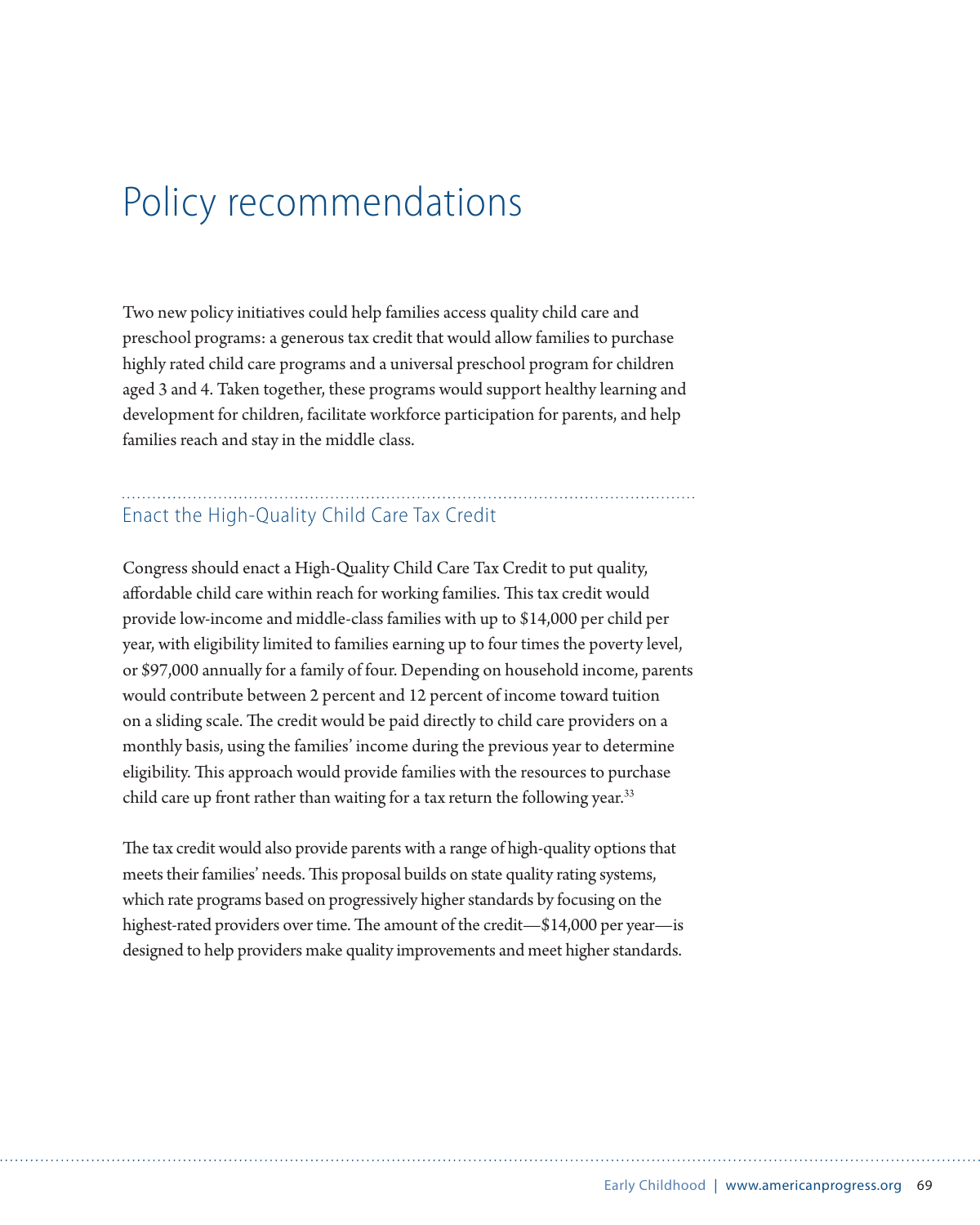Initially, parents would be able to use the tax credit at all licensed child care providers. After the initial phase-in period, however, low-rated providers would be excluded, and parents would choose from child care providers rated in the top tiers of their state's quality rating system. This approach would give parents access to a range of quality programs and build the supply of high-quality providers while also providing approximately 6 million children with access to quality child care.<sup>34</sup>

### Create a federal-state partnership to provide universal preschool

Consistent with calls from members of Congress and President Obama for preschool expansion, Congress should authorize a universally available preschool program to prepare 3- and 4-year-old children for school.<sup>35</sup> The federal government should partner with states and share the cost of expanding preschool to lowand middle-income children.

Importantly, this proposal would require that public funds be used for programs that include quality standards linked to positive child outcomes, such as requiring teachers to have a bachelor's degree, a research-based curriculum, and small class sizes and adult-to-child ratios. Without requirements that public funding go to high-quality programs, taxpayers may not see a return on investment in the form of children being better prepared for school. Analysis commissioned by CAP shows that high-quality, universal preschool could reduce the school readiness gap between lower- and higher-income children by 41 percent for reading and 27 percent for math.36

These two proposals—the High-Quality Child Care Tax Credit and a universal preschool program—are complimentary in that they are designed to provide access to child care from birth to kindergarten entry. Under the High-Quality Child Care Tax Credit, families with preschoolers would be eligible for a smaller tax credit that would provide child care in the evenings and summer months. Combined, these two proposals would put high-quality child care and preschool within reach for today's middle-class families and provide children with a solid foundation for their own eventual economic security.

When leaders fail to make investments in early childhood, they compromise the financial stability of middle-class families and those working to get there.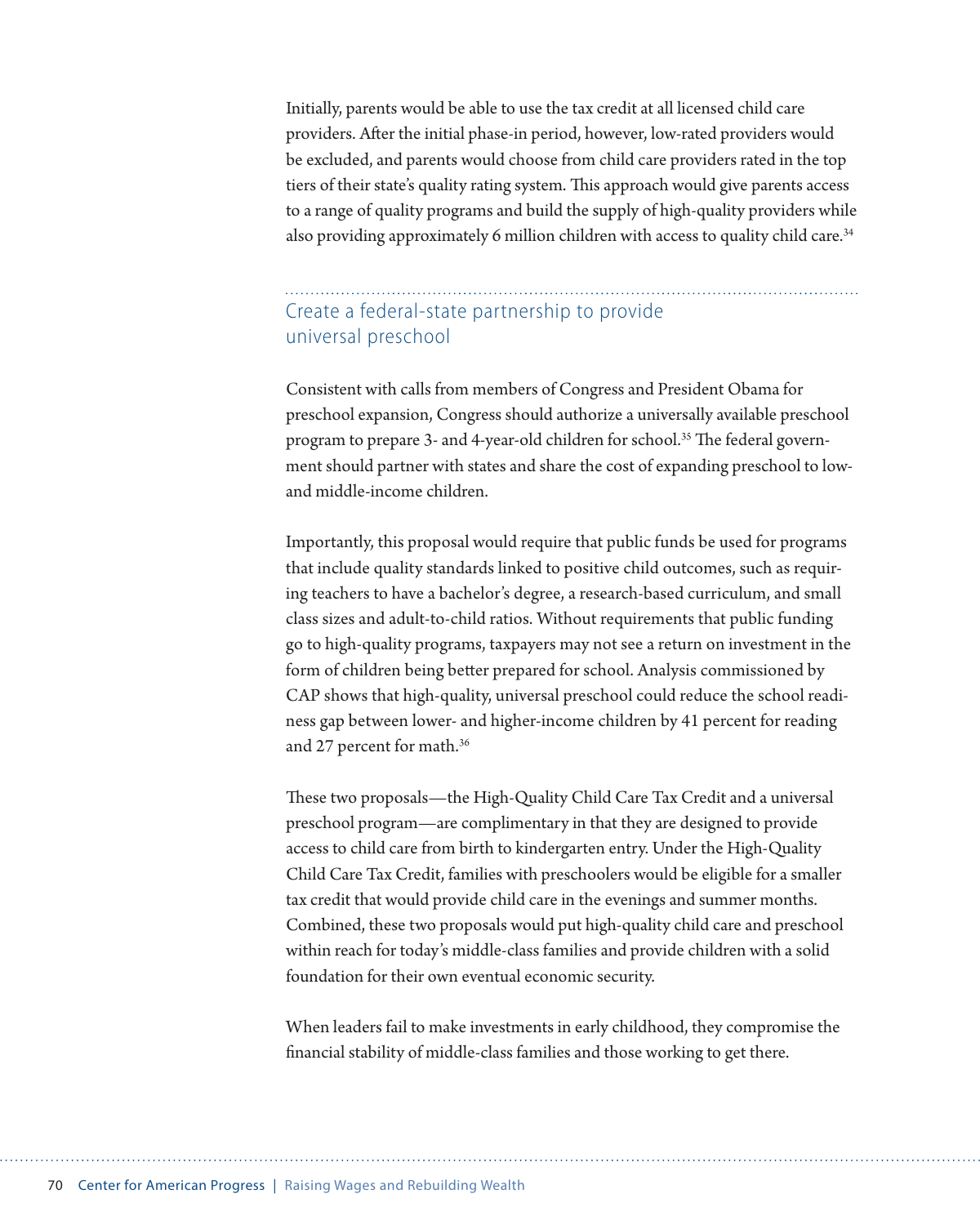### **Endnotes**

- 1 Annie E. Casey Foundation, "Children under age 6 With All Available Parents In The Labor Force," available at http://datacenter.kidscount.org/data/tables/5057 children-under-age-6-withallavailable-parents-in-thelabor-force#detailed/1/any/false/868,867,133,38,35/ any/11472,11473 (last accessed August 2015).
- 2 Maria Shriver and Center for American Progress, *The Shriver Report: A Woman's Nation Pushes Back from the Brink* (2014), available at [https://](https://www.americanprogress.org/issues/economy/report/2014/01/12/81906/the-shriver-report-a-womans-nation-pushes-back-from-the-brink/) [www.americanprogress.org/issues/economy/re](https://www.americanprogress.org/issues/economy/report/2014/01/12/81906/the-shriver-report-a-womans-nation-pushes-back-from-the-brink/)[port/2014/01/12/81906/the-shriver-report-a-womans](https://www.americanprogress.org/issues/economy/report/2014/01/12/81906/the-shriver-report-a-womans-nation-pushes-back-from-the-brink/)[nation-pushes-back-from-the-brink/](https://www.americanprogress.org/issues/economy/report/2014/01/12/81906/the-shriver-report-a-womans-nation-pushes-back-from-the-brink/).
- 3 Authors' analysis of Current Population Survey microdata from Miriam King and others, "Integrated Public Use Microdata Series, Current Population Survey: Version 3.0" (Minneapolis: University of Minnesota, 2010), available at<https://cps.ipums.org/>. Prices have been adjusted for inflation using Federal Reserve Bank of St. Louis, "FRED Graph," available at [https://fred.stlouisfed.](https://fred.stlouisfed.org/graph/?g=5i6t) [org/graph/?g=5i6t](https://fred.stlouisfed.org/graph/?g=5i6t) (last accessed August 2015).
- 4 CAP analysis based on data from Child Care Aware of America, "Parents and the High Cost of Child Care: 2015 Report" (2015), available at [http://usa.childcareaware.](http://usa.childcareaware.org/wp-content/uploads/2016/03/Parents-and-the-High-Cost-of-Child-Care-2015-FINAL.pdf) [org/wp-content/uploads/2016/03/Parents-and-the-](http://usa.childcareaware.org/wp-content/uploads/2016/03/Parents-and-the-High-Cost-of-Child-Care-2015-FINAL.pdf)[High-Cost-of-Child-Care-2015-FINAL.pdf;](http://usa.childcareaware.org/wp-content/uploads/2016/03/Parents-and-the-High-Cost-of-Child-Care-2015-FINAL.pdf) the U.S. median data were measured using Bureau of the Census, "American Community Survey (ACS): 2014," available [www.census.gov/programs-surveys/acs/](http://www.census.gov/programs-surveys/acs/) (last accessed August 2015).
- 5 Child Care Aware of America, "Parents and the High Cost of Child Care: 2015 Report."
- 6 Ibid.
- 7 Ibid.
- 8 Sarah Jane Glynn, "Working Parents' Lack of Access to Paid Leave and Workplace Flexibility" (Washington: Center for American Progress, 2012), available at [www.americanprogress.org/issues/labor/](http://www.americanprogress.org/issues/labor/) report/2012/11/20/45466/working-parents-lackofaccess-to-paid-leave-and-workplace-flexibility/; Bureau of the Census, *Table 6: Average Weekly Child Care Expenditures of Families with Employed Mothers that Make Payments, by Age Groups and Selected Characteristics: Spring 2011* (U.S. Department of Commerce, 2013), available at [http://www2.census.gov/topics/childcare/](http://www2.census.gov/topics/childcare/sipp/2011-detail-tabs/tab06.xls) [sipp/2011-detail-tabs/tab06.xls;](http://www2.census.gov/topics/childcare/sipp/2011-detail-tabs/tab06.xls) Bureau of the Census, *Table 5: Families with Employed Mothers that Make Child Care Payments, by Age Groups and Selected Characteristics: Spring 2011* (U.S. Department of Commerce, 2013), available at http://www2.census.gov/topics/childcare/ sipp/2011-detail-tabs/tab05.xls.
- 9 Ibid.
- 10 Ibid.
- 11 Michael Madowitz, Alex Rowell, and Katie Hamm, "Calculating the Hidden Cost of Interrupting a Career for Child Care" (Washington: Center for American Progress, 2016), available at https://www.americanprogress.org/ issues/early-childhood/report/2016/06/21/139731/ calculating-the-hidden-cost-of-interrupting-a-careerfor-child-care/.

#### 12 Ibid.

- 13 Office of Child Care, "Provider Cost of Quality Calculator," available at [https://www.ecequalitycalculator.com/](https://www.ecequalitycalculator.com/Login.aspx?ReturnUrl=%2f&AspxAutoDetectCookieSupport=1) [Login.aspx?ReturnUrl=%2f&AspxAutoDetectCookieSup](https://www.ecequalitycalculator.com/Login.aspx?ReturnUrl=%2f&AspxAutoDetectCookieSupport=1) [port=1](https://www.ecequalitycalculator.com/Login.aspx?ReturnUrl=%2f&AspxAutoDetectCookieSupport=1) (last accessed March 2016).
- 14 National Institutes of Health, *The NICHD Study of Early Child Care and Youth Development: Findings for*
- *Children up to Age 4 1/2 Years* (U.S. Department of Health and Human Services, 2006), available at https://www.
- nichd.nih.gov/publications/pubs/documents/seccyd\_06. pdf.
- 15 National Center for Education Statistics, "Birth Cohort (ECLS-B): Study Information," available at [https://nces.](https://nces.ed.gov/ecls/birth.asp) [ed.gov/ecls/birth.asp](https://nces.ed.gov/ecls/birth.asp) (last accessed August 2015).
- 16 Danielle Paquette and Peyton M. Craighill, "The surprising number of parents scaling back at work to care for kids," *The Washington Post*, August 6, 2015, available at [https://www.washingtonpost.com/business/economy/](https://www.washingtonpost.com/business/economy/the-surprising-number-of-moms-and-dads-scaling-back-at-work-to-care-for-their-kids/2015/08/06/c7134c50-3ab7-11e5-b3ac-8a79bc44e5e2_story.html) [the-surprising-number-of-moms-and-dads-scaling](https://www.washingtonpost.com/business/economy/the-surprising-number-of-moms-and-dads-scaling-back-at-work-to-care-for-their-kids/2015/08/06/c7134c50-3ab7-11e5-b3ac-8a79bc44e5e2_story.html)[back-at-work-to-care-for-their-kids/2015/08/06/](https://www.washingtonpost.com/business/economy/the-surprising-number-of-moms-and-dads-scaling-back-at-work-to-care-for-their-kids/2015/08/06/c7134c50-3ab7-11e5-b3ac-8a79bc44e5e2_story.html) [c7134c50-3ab7-11e5-b3ac-8a79bc44e5e2\\_story.html](https://www.washingtonpost.com/business/economy/the-surprising-number-of-moms-and-dads-scaling-back-at-work-to-care-for-their-kids/2015/08/06/c7134c50-3ab7-11e5-b3ac-8a79bc44e5e2_story.html). This poll is designed to be representative of adults in the United States. For complete information on poll methodology, see *The Washington Post*, "Washington Post poll – Child care and politics – July 2015" (2015), available at [http://apps.washingtonpost.com/g/page/](http://apps.washingtonpost.com/g/page/politics/washington-post-poll-child-care-and-politics-july-2015/1798/) [politics/washington-post-poll-child-care-and-politics](http://apps.washingtonpost.com/g/page/politics/washington-post-poll-child-care-and-politics-july-2015/1798/)[july-2015/1798/](http://apps.washingtonpost.com/g/page/politics/washington-post-poll-child-care-and-politics-july-2015/1798/).
- 17 U.S. Department of Labor, *The Cost of Doing Nothing: The Price We All Pay Without Paid Leave Policies to Support America's 21st Century Working Families* (2015), available at http://www.dol.gov/featured/paidleave/ cost-of-doing-nothing-report.pdf.
- 18 Elaine Maag, "Taxation and the Family: How does the tax system subsidize child care expenses?" (Washington: Tax Policy Center, 2013), available at [http://](http://tpcprod.urban.org/briefing-book/key-elements/family/child-care-subsidies.cfm) [tpcprod.urban.org/briefing-book/key-elements/family/](http://tpcprod.urban.org/briefing-book/key-elements/family/child-care-subsidies.cfm) [child-care-subsidies.cfm.](http://tpcprod.urban.org/briefing-book/key-elements/family/child-care-subsidies.cfm)
- 19 U.S. Department of Housing and Urban Development, "Community Development Allocations and Appropriations," available at [http://portal.hud.gov/hudportal/](http://portal.hud.gov/hudportal/HUD?src=/program_offices/comm_planning/communitydevelopment/budget) [HUD?src=/program\\_offices/comm\\_planning/commu](http://portal.hud.gov/hudportal/HUD?src=/program_offices/comm_planning/communitydevelopment/budget)[nitydevelopment/budget](http://portal.hud.gov/hudportal/HUD?src=/program_offices/comm_planning/communitydevelopment/budget) (last accessed August 2015).
- 20 National Association for the Education of Young Children, "Recommendations for Reauthorizing the Child Care and Development Block Grant and Improving the Child and Dependent Care Tax Credit" (2012), available at [http://www.naeyc.org/files/naeyc/CCDBG%20Hand](http://www.naeyc.org/files/naeyc/CCDBG%20Handout%202012%20Final.pdf)[out%202012%20Final.pdf](http://www.naeyc.org/files/naeyc/CCDBG%20Handout%202012%20Final.pdf); authors' analysis of data from Office of Child Care, *FY 2014 Preliminary Data Table 15 - Average Monthly Subsidy Paid to Provider by Age Group and Care Type* (U.S. Department of Health and Human Services, 2015), available at [http://www.acf.hhs.](http://www.acf.hhs.gov/programs/occ/resource/fy-2014-preliminary-data-table-15) [gov/programs/occ/resource/fy-2014-preliminary-data](http://www.acf.hhs.gov/programs/occ/resource/fy-2014-preliminary-data-table-15)[table-15;](http://www.acf.hhs.gov/programs/occ/resource/fy-2014-preliminary-data-table-15) Child Care Aware of America, "Parents and the High Cost of Child Care: 2015 Report."
- 21 Tax Policy Center, "About Us: Tax Policy Center In the News," available at [http://www.taxpolicycenter.org/](http://www.taxpolicycenter.org/press/quickfacts_cdctc.cfm) [press/quickfacts\\_cdctc.cfm](http://www.taxpolicycenter.org/press/quickfacts_cdctc.cfm) (last accessed June 2015).